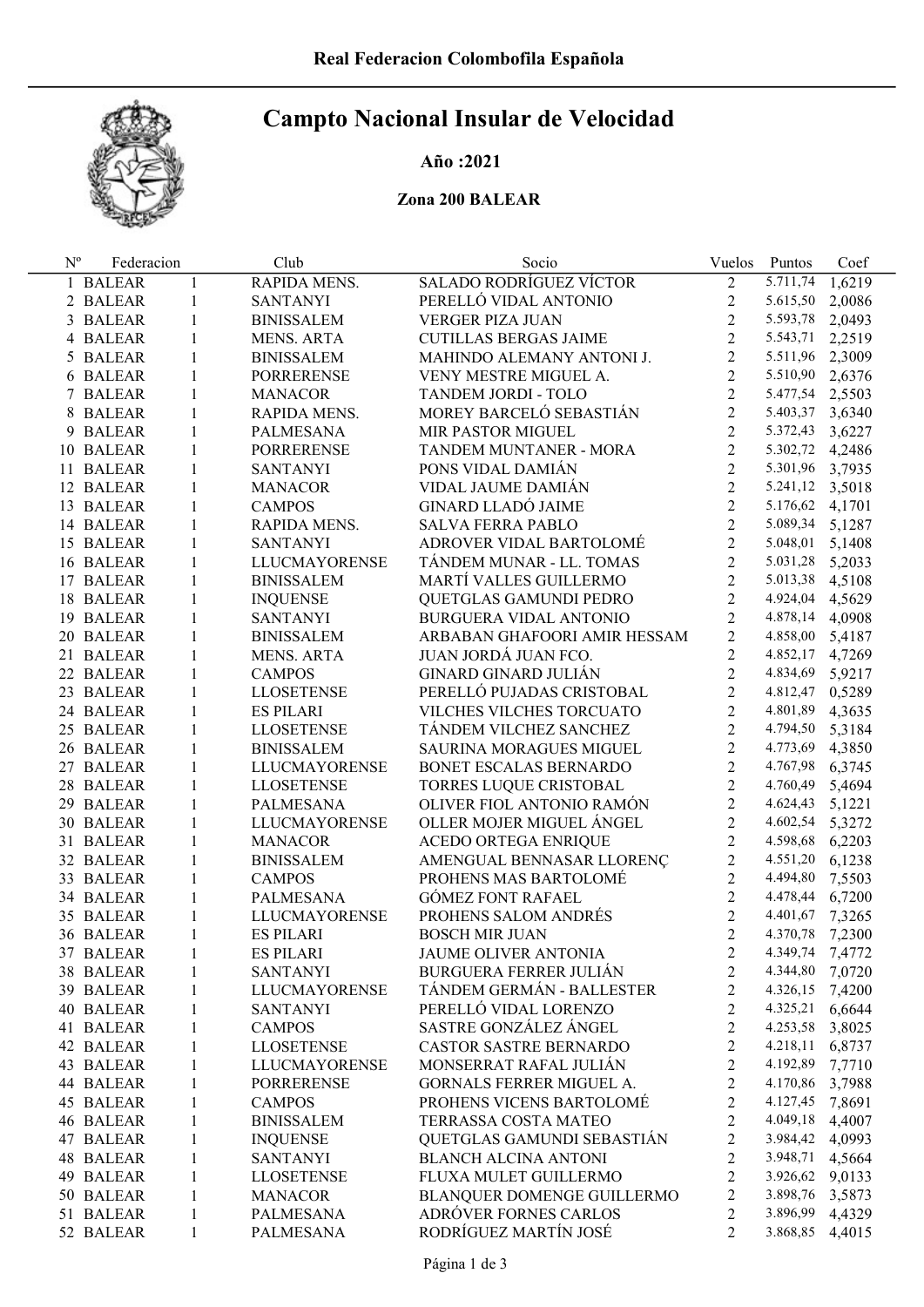# Campto Nacional Insular de Velocidad

# Año :2021

## Zona 200 BALEAR

| $N^{o}$ | Federacion |              | Club                 | Socio                           | Vuelos         | Puntos           | Coef          |
|---------|------------|--------------|----------------------|---------------------------------|----------------|------------------|---------------|
|         | 53 BALEAR  | 1            | <b>MANACOR</b>       | TRUYOLS SANSÓ SEBASTIÁN         | $\overline{2}$ | 3.808,73         | 4,7288        |
|         | 54 BALEAR  | 1            | <b>CAMPOS</b>        | <b>BARCELÓ SAGRERA SALVADOR</b> | $\overline{2}$ | 3.799,53         | 5,5746        |
|         | 55 BALEAR  | 1            | <b>BINISSALEM</b>    | FERRER RAMIS GUILLÉN            | $\overline{2}$ | 3.705,78         | 5,7482        |
|         | 56 BALEAR  | 1            | <b>LLOSETENSE</b>    | TÁNDEM ABRINES CAMPOS           | $\overline{2}$ | 3.664,19         | 2,0464        |
|         | 57 BALEAR  | 1            | PALMESANA            | MAYOL CLADERA ARNALDO           | $\overline{2}$ | 3.653,79         | 5,7603        |
|         | 58 BALEAR  | $\mathbf{1}$ | <b>MANACOR</b>       | VADELL NADAL SALVADOR           | $\overline{2}$ | 3.590,47 1,9191  |               |
|         | 59 BALEAR  | $\mathbf{1}$ | <b>BINISSALEM</b>    | <b>ARRON MORRO LUIS</b>         | $\overline{2}$ | 3.555,71         | 2,3598        |
|         | 60 BALEAR  | $\mathbf{1}$ | <b>SANTANYI</b>      | BURGUERA VICENS JULIÁN          | $\overline{2}$ | 3.520,16         | 2,6622        |
|         | 61 BALEAR  | 1            | <b>BINISSALEM</b>    | GUARDIOLA MASCARÓ JOAQUÍN       | $\overline{2}$ | 3.460,99         | 5,8149        |
|         | 62 BALEAR  | 1            | <b>SANTANYI</b>      | SERRA BONET ANTONIO             | $\overline{2}$ | 3.458,16         | 6,4398        |
|         | 63 BALEAR  | $\mathbf{1}$ | <b>PORRERENSE</b>    | <b>SOLER MESTRE PEDRO</b>       | $\overline{2}$ | 3.370,87         | 6,2600        |
|         | 64 BALEAR  | 1            | <b>MENS. ARTA</b>    | VADELL FUSTER BUENAVENTURA      | $\overline{2}$ | 3.351,38         | 3,0096        |
|         | 65 BALEAR  | 1            | PALMESANA            | <b>GIL PALACIO H. MARINA</b>    | $\overline{2}$ | 3.311,72         | 4,2153        |
|         | 66 BALEAR  | 1            | <b>MANACOR</b>       | LEBRÓN LINARES JOSÉ             | $\overline{2}$ | 3.306,52         | 3,4776        |
|         | 67 BALEAR  | $\mathbf{1}$ | <b>PORRERENSE</b>    | GONZÁLEZ SITJAR JOSÉ MANUEL     | $\overline{2}$ | 3.213,69         | 6,2438        |
|         | 68 BALEAR  | 1            | <b>CAMPOS</b>        | <b>BARCELÓ GARCÍAS JAIME</b>    | $\overline{2}$ | 3.191,11 10,2022 |               |
|         | 69 BALEAR  | 1            | RAPIDA MENS.         | ROTGER SÁNCHEZ MARCOS           | $\overline{2}$ | 3.158,47         | 7,4995        |
|         | 70 BALEAR  | $\mathbf{1}$ | A. POLLESINA         | MUNTANER ORELL JOSÉ             | $\overline{2}$ | 3.064,77         | 9,3122        |
|         | 71 BALEAR  | $\mathbf{1}$ | LA DEPORTIVA         | LLADÓ BONET JOSÉ                | $\overline{2}$ | 3.041,89         | 4,8422        |
|         | 72 BALEAR  | 1            | <b>LLUCMAYORENSE</b> | SERVER RIGO JAIME               | $\overline{2}$ | 2.959,93         | 4,6772        |
|         | 73 BALEAR  | 1            | <b>MANACOR</b>       | CRUELLAS ROSELLÓ JULIÁN         | $\overline{2}$ | 2.868,11         | 4,4871        |
|         | 74 BALEAR  | $\mathbf{1}$ | <b>ES PILARI</b>     | MARTÍN VIDAL ANTONIO            | $\overline{2}$ | 2.672,32         | 5,3860        |
|         | 75 BALEAR  | 1            | <b>LA DEPORTIVA</b>  | <b>VIVES GRAS MARCOS</b>        | $\overline{2}$ | 2.665,34         | 4,9101        |
|         | 76 BALEAR  | 1            | <b>ES PILARI</b>     | SASTRE SANNA PABLO              | $\overline{2}$ | 2.597,38         | 6,1564        |
|         | 77 BALEAR  | 1            | <b>LLUCMAYORENSE</b> | JAUME SASTRE JUAN               | $\overline{2}$ | 2.575,60         | 5,9958        |
|         | 78 BALEAR  | 1            | RAPIDA MENS.         | VICH SALOM BARTOLOMÉ            | $\overline{2}$ | 2.451,71         | 6,0336        |
|         | 79 BALEAR  | 1            | <b>ES PILARI</b>     | SORELL SALVA GABRIEL            | $\overline{2}$ | 2.309,34         | 6,5246        |
|         | 80 BALEAR  | 1            | <b>PORRERENSE</b>    | PUJOL CALAFELL ANTONIO          | $\overline{2}$ | 2.282,84         | 7,2060        |
|         | 81 BALEAR  | 1            | <b>INQUENSE</b>      | PAYERAS OLIVER PEDRO A.         | $\overline{2}$ | 2.219,21         | 6,0676        |
|         | 82 BALEAR  | 1            | <b>INQUENSE</b>      | NICOLAU GAMUNDI SEBASTIA        | $\overline{2}$ | 2.161,76         | 6,4880        |
|         | 83 BALEAR  | 1            | LLUCMAYORENSE        | BARCELÓ TABERNER BARTOLOMÉ      | $\overline{2}$ | 2.043,20         | 6,6408        |
|         | 84 BALEAR  | 1            | A. POLLESINA         | NÚÑEZ TORRES JUAN DE DIOS       | $\overline{2}$ | 1.748,52         | 3,8619        |
|         | 85 BALEAR  | 1            | <b>MANACOR</b>       | SERVERA SERVERA JUAN            | $\overline{2}$ | 1.599,52         | 1,4831        |
|         | 86 BALEAR  | 1            | <b>PORRERENSE</b>    | NADAL PERELLÓ GABRIEL           | $\overline{2}$ | 1.569,07         | 5,0974        |
|         | 87 BALEAR  | $\mathbf{1}$ | <b>BINISSALEM</b>    | PONS FERRER JUAN                | $\overline{2}$ | 1.341,27         | 7,7243        |
|         | 88 BALEAR  | 1            | LA DEPORTIVA         | TORRENS CAÑELLAS JOSÉ J.        | $\overline{2}$ |                  | 703,79 4,1531 |
|         | 89 BALEAR  |              | <b>BINISSALEM</b>    | <b>LLABRES DEYA LUCAS</b>       | $\mathbf{1}$   | 2.771,77 1,5963  |               |
|         | 90 BALEAR  | 1            | <b>BINISSALEM</b>    | ARBONA FORNERS ANTONIO          | 1              | 2.636,35         | 1,6011        |
|         | 91 BALEAR  | 1            | DERBY MALLORC        | FAHANDEZH-SAADI FAHANDEZH R.    | 1              | 2.600,80         | 1,7158        |
|         | 92 BALEAR  | 1            | <b>CAMPOS</b>        | <b>GARCÍAS MEZQUIDA ANTONIO</b> | 1              | 2.532,91         | 2,4856        |
|         | 93 BALEAR  | 1            | A. POLLESINA         | <b>SERVERA BORDOY JOSÉ</b>      | 1              | 2.450,89         | 2,5155        |
|         | 94 BALEAR  | 1            | <b>CAMPOS</b>        | LLUCH DUBÓN SANTIAGO            | 1              | 2.338,93         | 3,8176        |
|         | 95 BALEAR  | 1            | <b>SANTANYI</b>      | MONSERRAT CLAR JUAN             | 1              | 2.278,30         | 3,0261        |
|         | 96 BALEAR  | 1            | <b>BINISSALEM</b>    | MARTORELL FULLANA JAIME         | 1              | 2.252,33         | 3,5817        |
|         | 97 BALEAR  | $\mathbf{1}$ | <b>LA DEPORTIVA</b>  | MONTSERRAT PUJOL JUAN           | 1              | 2.212,64         | 2,7716        |
|         | 98 BALEAR  | 1            | <b>MENS. ARTA</b>    | TERRASA ROSELLÓ JUAN            | 1              | 2.119,29         | 3,5913        |
|         | 99 BALEAR  | $\mathbf{1}$ | <b>LLOSETENSE</b>    | <b>DANUT PRELIPCEAN</b>         | 1              | 2.050,41         | 3,1017        |
|         | 100 BALEAR | $\mathbf{1}$ | PALMESANA            | FANDIÑO RODRÍGUEZ HANZEL        | 1              | 2.005,42         | 2,9440        |
|         | 101 BALEAR | $\mathbf{1}$ | <b>INQUENSE</b>      | BUÑOLA QUETGLAS PEDRO A.        | 1              | 1.948,01         | 3,7233        |
|         | 102 BALEAR | 1            | <b>PALMESANA</b>     | MUÑOZ GUTIÉRREZ MANUEL          | 1              | 1.829,33         | 0,8883        |
|         | 103 BALEAR | 1            | <b>LA DEPORTIVA</b>  | <b>VIVES VILA TONI</b>          | 1              | 1.828,28         | 0,5198        |
|         | 104 BALEAR | 1            | <b>ES PILARI</b>     | RIBOT RAMIS ANTONIO             | 1              | 1.780,41         | 5,7178        |